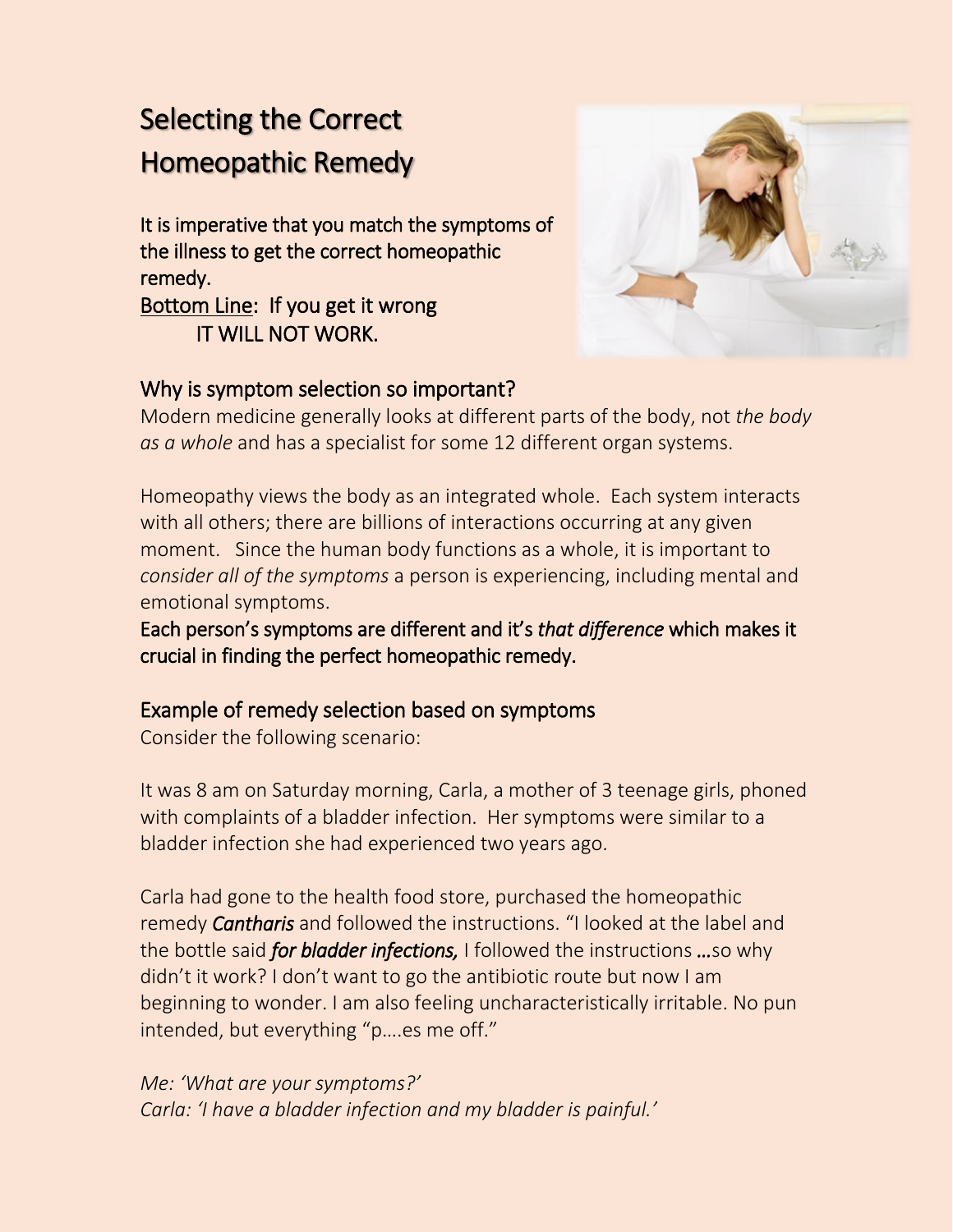*Me: 'Describe your pain.'*

*Carla: 'It hurts when I pee and it's really bad at the end, especially the last few drops; there's a terrible burning, cutting pain, like razors scraping. '*

*Me: 'What does the urine look like?' Carla: 'It's kind of cloudy.'*

*Me: 'What about your bladder?' Carla: 'I feel like I have to pee all the time and feel pressure in my bladder.'*

*Me: 'What happens when you begin to urinate?' Carla: 'When I start to pee, it comes on very slowly.'*

*Me: 'Is there anything which makes it worse or better?' Carla: 'It sounds weird, but the urine comes out easier if I pee while standing.' Me: 'Carla, while Cantharis is a common bladder remedy it is not your remedy; your symptoms more closely match those which should be treated by the homeopathic remedy Sarsaparilla.* 

*Cantharis* would be used to treat slightly different symptoms with frequent urging every 2 or 3 minutes but can only expel a few drops of urine. There is an intolerable burning, scalding sensation. Each drop of urine feels like scalding acid. The burning occurs in the beginning, is worst in the middle, and not as bad at the end of urinating. Sitting in cool bath water may give relief. This is different from the condition treated with *Sarsaparilla* where you experience cutting knife pain and the worst pain is at the end of urinating.

'Bladder Infection' is a very general description as is fever, sore throat, and tooth ache. While there are thousands of homeopathic remedies, there are probably between 10 and 20 commonly prescribed Bladder Infection remedies. Most people need the more commonly prescribed bladder remedies but there are exceptions. *It is the subtle differentiation of symptoms that is used to determine proper remedy selection.*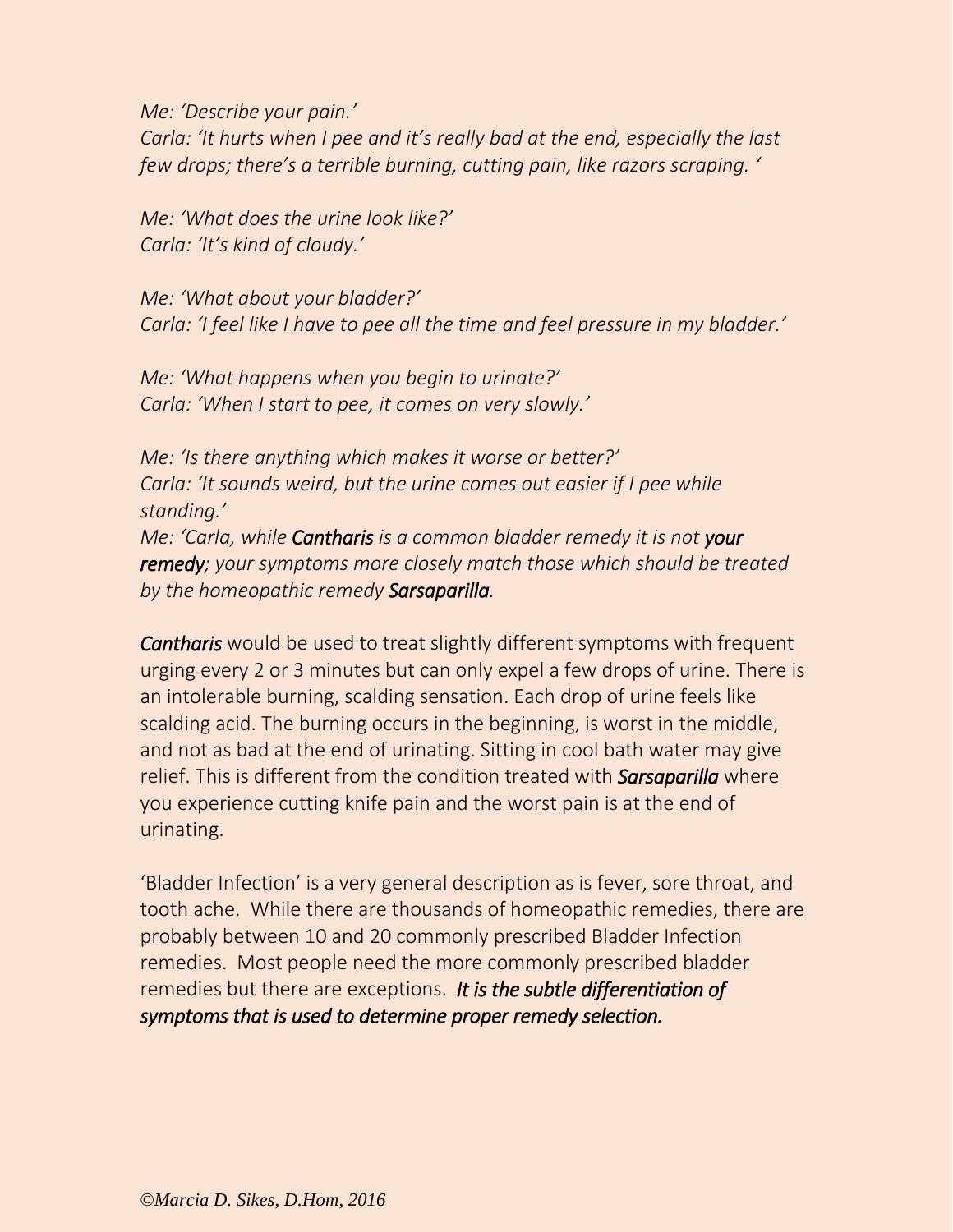# Symptoms need definition Four necessary criteria in pinning it down:

1. Sensation: In your own words what do your symptoms feel like? For instance, if you are in pain, is it dull, sharp, pressing, burning, exploding, pounding? etc..

 *In the Sarsaparilla case above the pain was cutting like a razor and burning; constant urging, slow at start.*

2. Location: Where exactly is it located? If you have a headache, is it in back of your head, temples, forehead, behind your eyes, worse on one side, etc.

*Sarsaparilla case: bladder and urethra*

3. Modalities: Everything that makes it better or makes it worse. Modalities are most essential because it gives precision to the sensation. Is it better from warmth or cold, a certain time of day, lying still or motion, light, noise, pressure, being consoled or being left alone. There are thousands of possibilities and it is the combination of these modalities which are crucial in leading you to the proper prescription.

*Sarsaparilla case: standing made urinating easier.* This eliminates a lot of other possible remedies.

*4.* Concomitants: The accompanying symptoms.

*Sarsaparilla case: irritability. Carla took the Sarsaparilla as prescribed and noticed an immediate improvement, 2 days later all bladder symptoms were gone.*

#### Can I treat myself and family?

You can treat yourself for acute problems, acute meaning an illness such as influenza, sprained ankle, otitis media, all conditions from which you will eventually heal on your own, even if not treated.

Chronic illnesses such as asthma, allergies, arthritis, etc. is a condition from which you cannot recover without outside intervention. Treatment of chronic illness needs a trained homeopath.